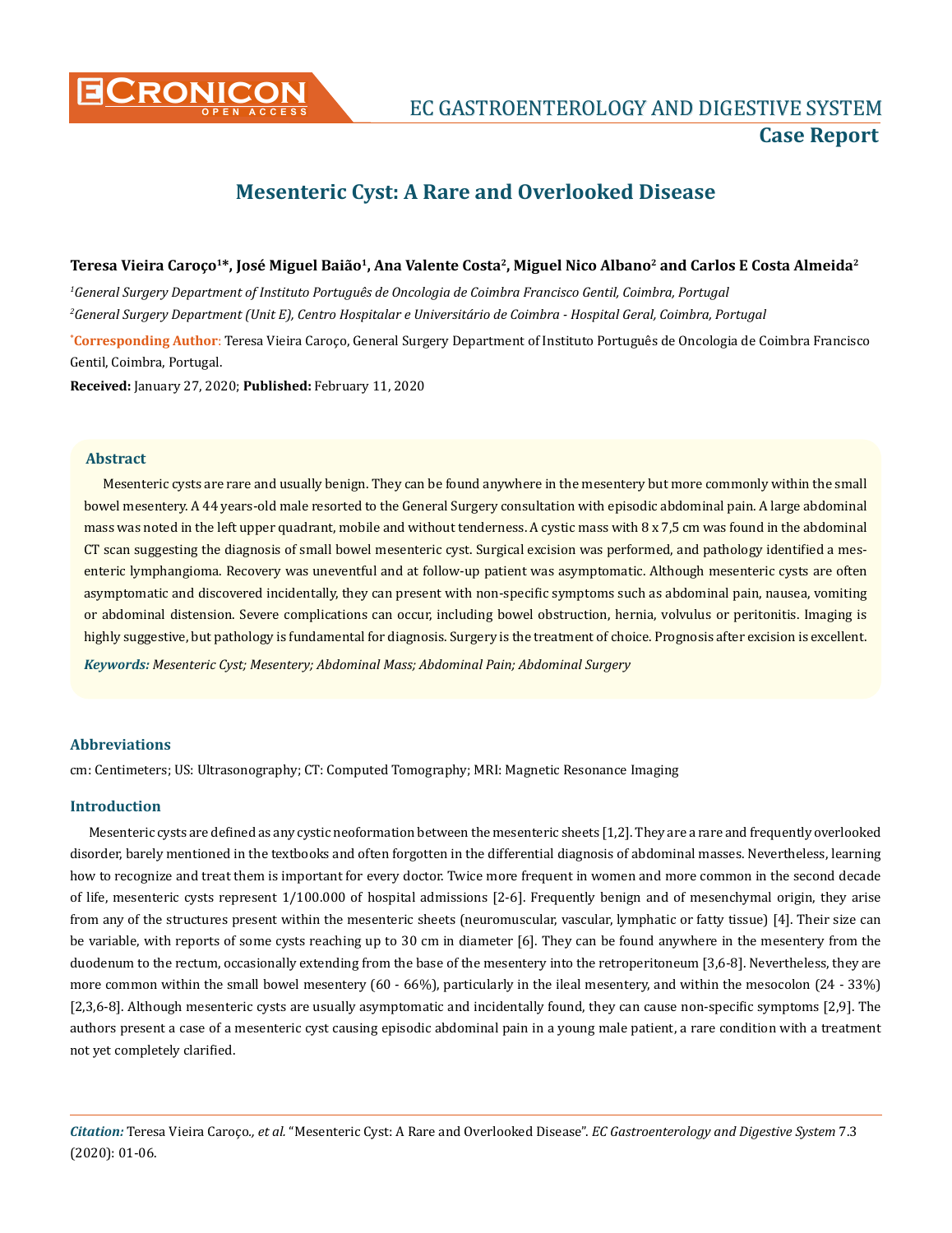#### **Case Presentation**

A 44 years-old male resorted to a General Surgery consultation presenting with episodic abdominal pain in the left upper quadrant, without nausea or vomiting and with normal bowel movements. No gastrointestinal bleeding nor weight loss were present. On physical examination an 8 cm mass was palpable in the left upper quadrant adjacent to the left costal margin, mobile and without tenderness.

Laboratory findings were within normal range. An abdominal ultrasound and later a CT were performed, revealing a cystic mass with 8 x 7.5 cm in the left upper quadrant. Mesenteric cyst was the suspected diagnosis. Because an incidental hepatic node was found on the CT, an MRI was performed. The mesenteric cyst was confirmed (Figure 1) and a hepatic hemangioma was diagnosed in segment VI.



*Figure 1: MRI revealing an 8 x 7,5 cm mesenteric cyst (white arrow). (A) coronal plane, T2-weighted; (B) axial plane, T1-weighted.*

Although mesenteric cysts are rare, they must always be considered in the differential diagnosis of intra-abdominal masses, as well as omental or ovarian cysts, pancreatic pseudocysts or uterine pedunculated leiomyomas. In the case presented, imaging was highly suggestive of the diagnosis. Surgical resection was proposed. Median laparotomy was performed through a 12 cm incision. The mass was identified in the jejunal mesentery, 2 cm away from the Treitz, in close proximity to the first intestinal loop. There were adhesions to the greater omentum and to the colon. Complete enucleation of the cyst was achieved without rupture (Figure 2). The mesentery was sutured with 2/0 absorbable suture.

Recovery was uneventful and the patient was discharged home in the 5<sup>th</sup> post-operative day. Pathology identified a nodular formation of 8,5 x 7,5 x 7 cm, with fibrous wall and areas of lymphoid hyperplasia. There were no epithelial, mesenchymal or endothelial cells. The final diagnosis was of mesenteric lymphangioma. At 3 months of follow-up the patient was asymptomatic and at 1-year follow-up the patients clinical status remained unchanged and an ultrasound was performed. There was no recurrence.

#### **Discussion**

The first description of a mesenteric cyst was in 1507 by the Italian anatomist Antonio Benivieni during an autopsy of an 8 years-old boy [1,7]. Later, in 1842 Rokitansky described the first chylous cyst and in 1852 Gardner the first omental cyst. In 1880, Tillaux performed the first successful excision of a mesenteric cyst [7].

 The etiology of mesenteric cyst is still unclear, but most believe they result from a benign proliferation of ectopic mesenteric lymphatic tissue, failing to communicate with the core lymphatic system [1,6,10]. As previously stated, mesenteric cyst can arise from any structure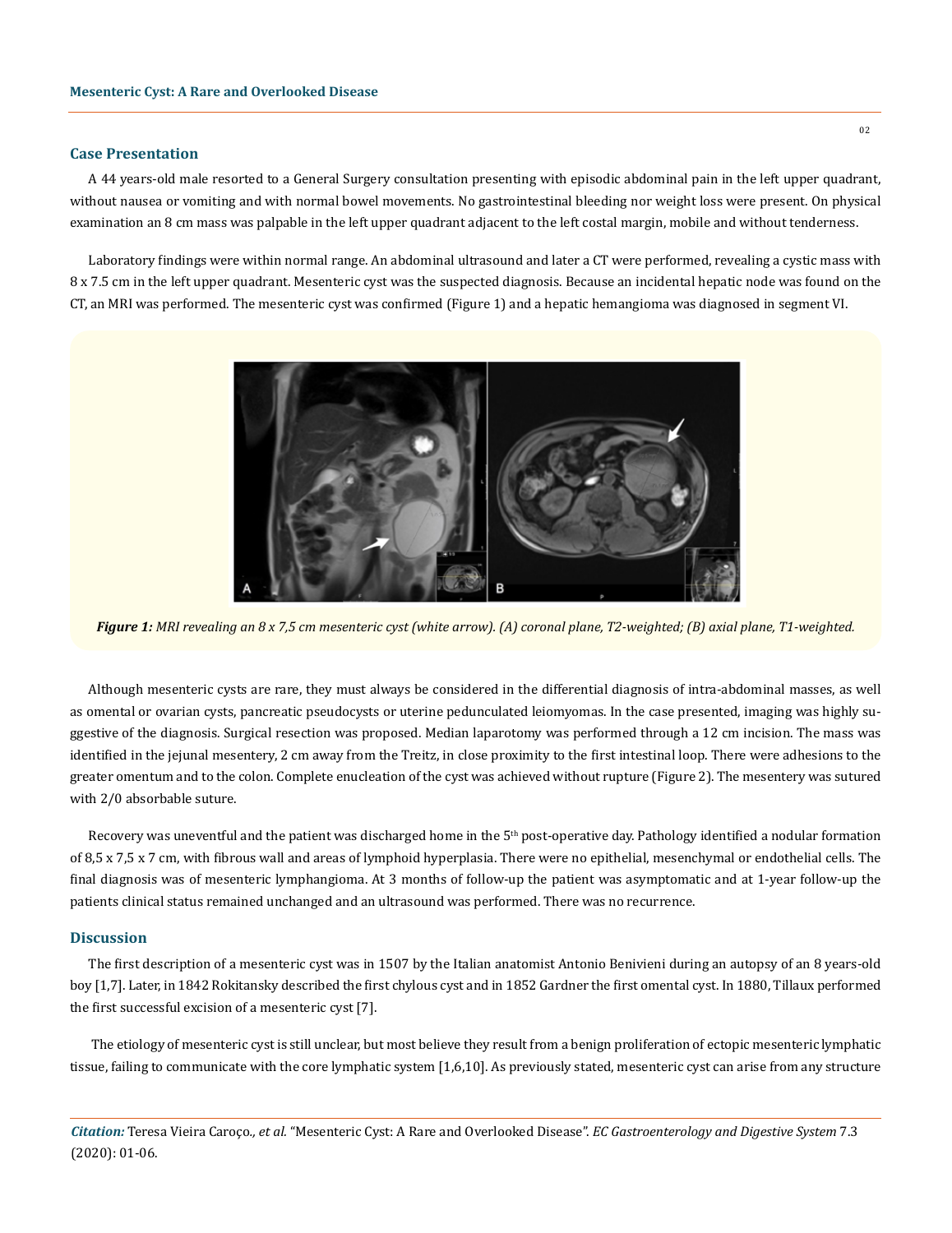

*Figure 2: (A) Intraoperative situs, mesenteric cyst enucleation (white arrow), in close proximity to the first intestinal loop (\*); (B) mesenteric closure with 2/0 absorbable suture.*

within the mesentery. In that setting, de Perrot., *et al.* presented in 2000 a new classification system based on histopathological findings. They defined six groups of mesenteric cysts: cysts of lymphatic origin (simple lymphatic cyst and lymphangioma); cysts of mesothelial origin (simple mesothelial cyst, benign cystic mesothelioma, and malignant cystic mesothelioma); cysts of enteric origin (enteric cyst and enteric duplication cyst); cysts of urogenital origin; mature cystic teratoma (dermoid cysts); and pseudocysts (those of infectious or traumatic origin) [11].

Mesenteric cysts are often asymptomatic and discovered incidentally in about 40% of the reported cases [1,12]. Nevertheless, they can be present with non-specific symptoms. There are no known pathognomonic symptoms of mesenteric cyst [9]. According to the literature, abdominal pain is the most frequent symptom, followed by nausea and vomiting, constipation, diarrhea, and abdominal distension [1,6,10,11,13]. An abdominal mass may be palpable in up to 61% of the patients [11]. Finding a mobile mass during abdominal examination represents the Tillaux sign, which might suggest the diagnosis [2]. In the case presented, patient's only complaint was episodic abdominal pain referred to the left upper quadrant without other gastrointestinal symptoms. An abdominal mobile mass was palpable, representing the Tillaux sign. The signs and symptoms of our patient were already suggestive and should raise the possibility of a mesenteric cyst.

Increase in abdominal volume is a late finding and can be misdiagnosed with ascites in 18 to 20% of cases, particularly with huge lymphangiomas [2,8]. Vallejo-Sotoa et Orozco-Simental presented a case of a 65 years-old patient being treated for progressive ascites, diagnosed with massive mesenteric cyst after radiological findings [14]. Despite being rare, severe complications can occur, such as bowel obstruction, obstructive uropathy, irreducible hernia, volvulus or peritonitis, usually from a hemorrhagic or an infective cyst [5,6,15]. Acute abdomen as presentation of mesenteric cysts is estimated to be 10% [8].

 Since symptoms and signs are nonspecific and mesenteric cysts vary in size and location, diagnosis can be challenging [16]. In that setting, radiological findings pose as extremely important. Ultrasonography (US), computed tomography (CT) and magnetic resonance imaging (MRI) can all be used for the diagnosis [9,10,13]. Plain abdominal films do not contribute to diagnosis, except in the rare cases of intestinal obstruction because of bowel compression from the cyst or because of a volvulus [17]. US is the most reliable diagnosis tool,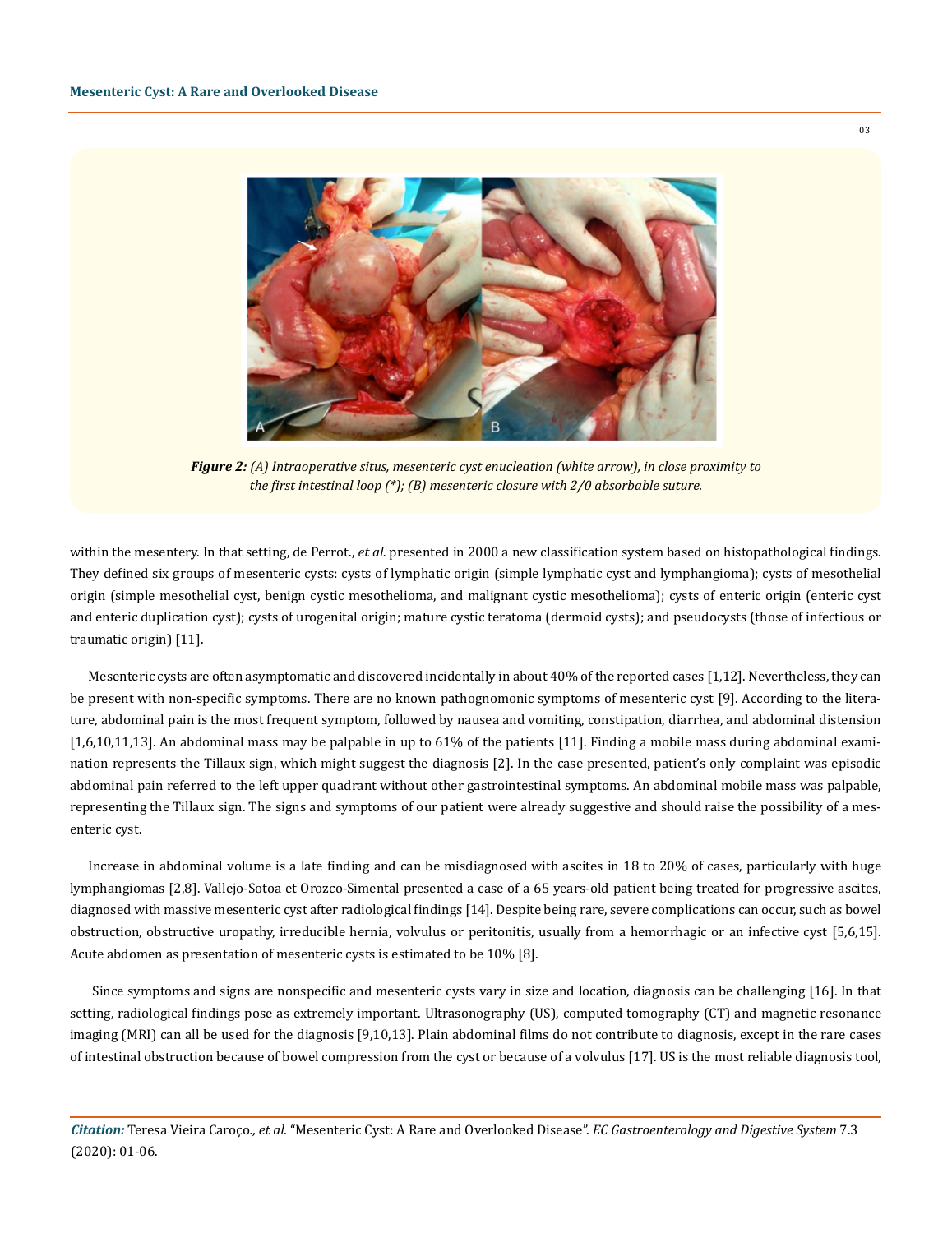04

revealing a hypoechoic cystic mass and showing septa or debris [3,10]. CT should be performed additionally since it can discriminate cyst size, its point of origin and its relations to surrounding organs [3,11]. Ayyappan., *et al.* concluded that chemical shift MRI can identify lipid content within the cyst, differentiating from dermoid cyst, cystic lymphangioma, lymphocele or mesenteric enteric duplication cyst [18]. Although imaging is highly suggestive of mesenteric cysts and anatomic relations, it is not diagnostic and, in most cases, an excisional biopsy is required [9,17,18].

 In this case patient's initial complaints motivated the investigating imaging, first with US and, for better characterization of the mass and its relations, with a CT. However, once a nodular hepatic mass was found, MRI was also performed, not only identifying the hepatic mass as a hemangioma but also supporting the diagnosis of a mesenteric cyst.

Because of the limited literature evaluating mesenteric cysts' treatment the best management is not entirely clear yet. Up to this day, surgery is the treatment of choice with complete enucleation being the preferred treatment modality [3,6,7]. If enucleation is not possible, excision with or without bowel resection is the second-best strategy. Marsupialization of the cyst is the least suitable option [1,7]. The surgical approach for mesenteric cyst is variable. In acute setting laparotomy is classically the method of choice, but recently there seems to be a shift towards laparoscopic approach [9,13]. In the case reported laparotomy was the chosen approach because the cystic mass was of considerable size (8 x 7.5 cm) and in close relation to the Treitz and first intestinal loop. Surgery was performed through the 12 cm incision needed to remove the undisrupted cyst. If laparoscopy had been chosen, a mini laparotomy with approximately the same size would have been necessary for extraction.

Despite surgery being the traditional treatment, there are reports of minimally invasive treatment and of a conservative approach. A few cases of cyst drainage and sclerosis with ethyl alcohol have been described [3,5]. Leung., *et al.* managed conservatively a symptomatic mesenteric cyst with intravenous fluids, analgesia, antiemetics and broad-spectrum antibiotics. They concluded that emergency surgery yields higher risks for complications than elective procedures, stating that it might be safe to use an initial conservative management followed by planned elective surgery of a symptomatic mesenteric cyst found in the acute setting [6].

Nevertheless, since withholding surgery increases the risk for severe complications (peritonitis, bowel obstruction, torsion, hemorrhage or infection) it is the authors' belief that the patient must be confronted with the treatment options and its inherent risks, and the decision must be individualized. The only definitive treatment is excision of the mesenteric cyst, being simultaneously diagnostic and curative [1,6,14,15]. The prognosis after mesenteric cyst excision is excellent, with minimum recurrence rate. Recurrence seems to be higher (10 - 100%) if only partial excision is achieved or with simple cyst drainage [1,18]. There are no guidelines for follow-up of mesenteric cysts. It is the authors belief that a yearly clinical evaluation with complete physical exploration should be performed, on a surgery consultation or in the general doctor. No imaging follow-up strategy is defined, but the ultrasound seems to be appropriate, avoiding radiations and being sensitive enough to diagnose a possible recurrence.

Malignancy is rare (3%), occurring only in adults [1,7,12]. There seems to be no difference in symptoms, presentation, size or location between benign cysts and malignant ones. It is still unknown if malignant cysts arise de novo or originate from benign mesenteric cysts [7]. In the authors' opinion, surgical treatment should be offer to all cases of mesenteric cysts despite size and symptoms, in order to avoid possible life-threatening complications and an eventual malignant transformation.

#### **Conclusion**

Mesenteric cysts are rare, and their diagnosis is difficult because they are often asymptomatic or presenting with unspecific symptoms. Mesenteric cysts must be considered in the differential diagnosis of abdominal masses and increased abdominal diameter. They harbour the potential for serious complications, as torsion, rupture or infection. The only definitive treatment is surgical excision.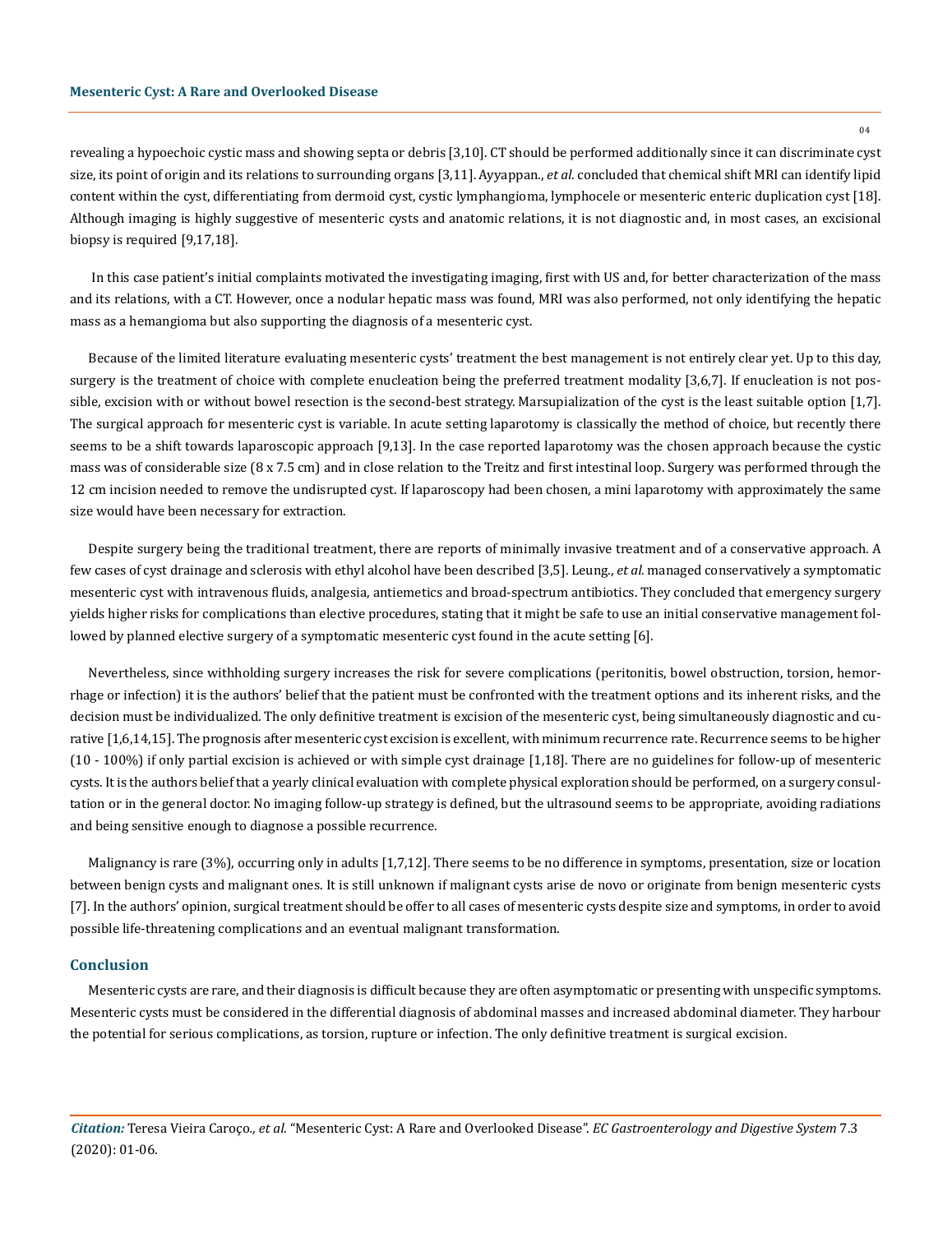#### **Conflict of Interest**

The authors declare no financial interest and no conflict of interest.

### **Bibliography**

- 1. Yoon JW., *et al*[. "A Case of Mesenteric Cyst in a 4-Year-Old Child with Acute Abdominal Pain".](https://www.ncbi.nlm.nih.gov/pmc/articles/PMC5750383/) *Pediatric Gastroenterology, Hepatology and Nutrition* [20.4 \(2017\): 268-272.](https://www.ncbi.nlm.nih.gov/pmc/articles/PMC5750383/)
- 2. Santana WB., *et al*[. "Cisto mesentérico aspectos clínicos e anátomopatológicos".](http://www.scielo.br/scielo.php?script=sci_arttext&pid=S0100-69912010000400004) *Revista do Colégio Brasileiro de Cirurgiões* 37.4 [\(2010\): 260-264.](http://www.scielo.br/scielo.php?script=sci_arttext&pid=S0100-69912010000400004)
- 3. Ünlüer E., *et al*[. "An uncommon cause of abdominal pain: Mesenteric cyst".](https://www.ncbi.nlm.nih.gov/pmc/articles/PMC5322489/) *Interventional Medicine and Applied Science* 8.1 (2016): [23-25.](https://www.ncbi.nlm.nih.gov/pmc/articles/PMC5322489/)
- 4. Yagmur Y., *et al*[. "Case Report of Four Different Primary Mesenteric Neoplasms and Review of Literature".](https://www.ncbi.nlm.nih.gov/pmc/articles/PMC5286558/) *Iranian Red Crescent Medical Journal* [18.10 \(2016\).](https://www.ncbi.nlm.nih.gov/pmc/articles/PMC5286558/)
- 5. Pozzi G., *et al*[. "Percutaneous drainage and sclerosis of mesenteric cysts: Literature overview and report of an innovative approach".](https://www.ncbi.nlm.nih.gov/pubmed/25183644) *[International Journal of Surgery](https://www.ncbi.nlm.nih.gov/pubmed/25183644)* 12.2 (2014): S90-S93.
- 6. Leung BC., *et al*[. "Conservative approach to the acute management of a large mesenteric cyst".](https://www.ncbi.nlm.nih.gov/pmc/articles/PMC5618114/) *World Journal of Clinical Cases* 5.9 [\(2017\): 360.](https://www.ncbi.nlm.nih.gov/pmc/articles/PMC5618114/)
- 7. Kurtz RJ., *et al*[. "Mesenteric and retroperitoneal cysts".](https://www.ncbi.nlm.nih.gov/pmc/articles/PMC1251046/) *Annals of Surgery* 203.1 (1986): 109-112.
- 8. Lee DLP., *et al*[. "Chylous mesenteric cyst: A diagnostic dilemma".](https://www.sciencedirect.com/science/article/pii/S1015958413000389) *Asian Journal of Surgery* 39.3 (2016): 182-186.
- 9. Razi K., *et al*[. "Case report: elective removal of a large mesenteric cyst-our approach".](https://www.ncbi.nlm.nih.gov/pmc/articles/PMC5400466/) *Journal of Surgery Case Reports* 3 (2017): 1-3.
- 10. Long CY., *et al*[. "Incidental diagnosis of a mesenteric cyst mimicking an ovarian cyst during laparoscopy".](https://www.ncbi.nlm.nih.gov/pubmed/22030062) *Taiwanese Journal of Obstet[rics and Gynecology](https://www.ncbi.nlm.nih.gov/pubmed/22030062)* 50.3 (2011): 388-389.
- 11. de Perrot M., *et al*[. "Mesenteric cysts. Toward less confusion".](https://www.ncbi.nlm.nih.gov/pubmed/11053936) *Digestive Surgery* 17.4 (2000): 323-328.
- 12. [El-Agwany AMS. "Huge mesenteric cyst: Pelvic cysts differential diagnoses dilemma".](https://www.sciencedirect.com/science/article/pii/S0378603X16000097) *Egyptian Journal of Radiology and Nuclear Medicine* [47.2 \(2016\): 373-376.](https://www.sciencedirect.com/science/article/pii/S0378603X16000097)
- 13. Yamabuki T., *et al*[. "Laparoscopic Resection of a Jejunal Mesenteric Pseudocyst".](https://www.karger.com/Article/Fulltext/479313) *Case Reports in Gastroenterology* 11.3 (2017): 526- [530.](https://www.karger.com/Article/Fulltext/479313)
- 14. [Vallejo-Soto M and Orozco-Simental S. "Quiste mesentérico gigante simulador de ascitis intractable".](http://www.revistagastroenterologiamexico.org/es-quiste-mesenterico-gigante-simulador-ascitis-articulo-S0375090617300022) *Revista de Gastroenterología de México* [82.4 \(2017\): 348-351.](http://www.revistagastroenterologiamexico.org/es-quiste-mesenterico-gigante-simulador-ascitis-articulo-S0375090617300022)
- 15. Falidas E., *et al*[. "Traumatic mesenteric cyst after blunt abdominal trauma".](https://www.ncbi.nlm.nih.gov/pmc/articles/PMC3199619/) *International Journal of Surgery Case Reports* 2.6 (2011): [159-162.](https://www.ncbi.nlm.nih.gov/pmc/articles/PMC3199619/)
- 16. Rajendran S., *et al*[. "The diagnosis and treatment of a symptomatic mesenteric cyst".](https://casereports.bmj.com/content/2014/bcr-2013-202410) *BMJ Case Reports* 2 (2014): 4.